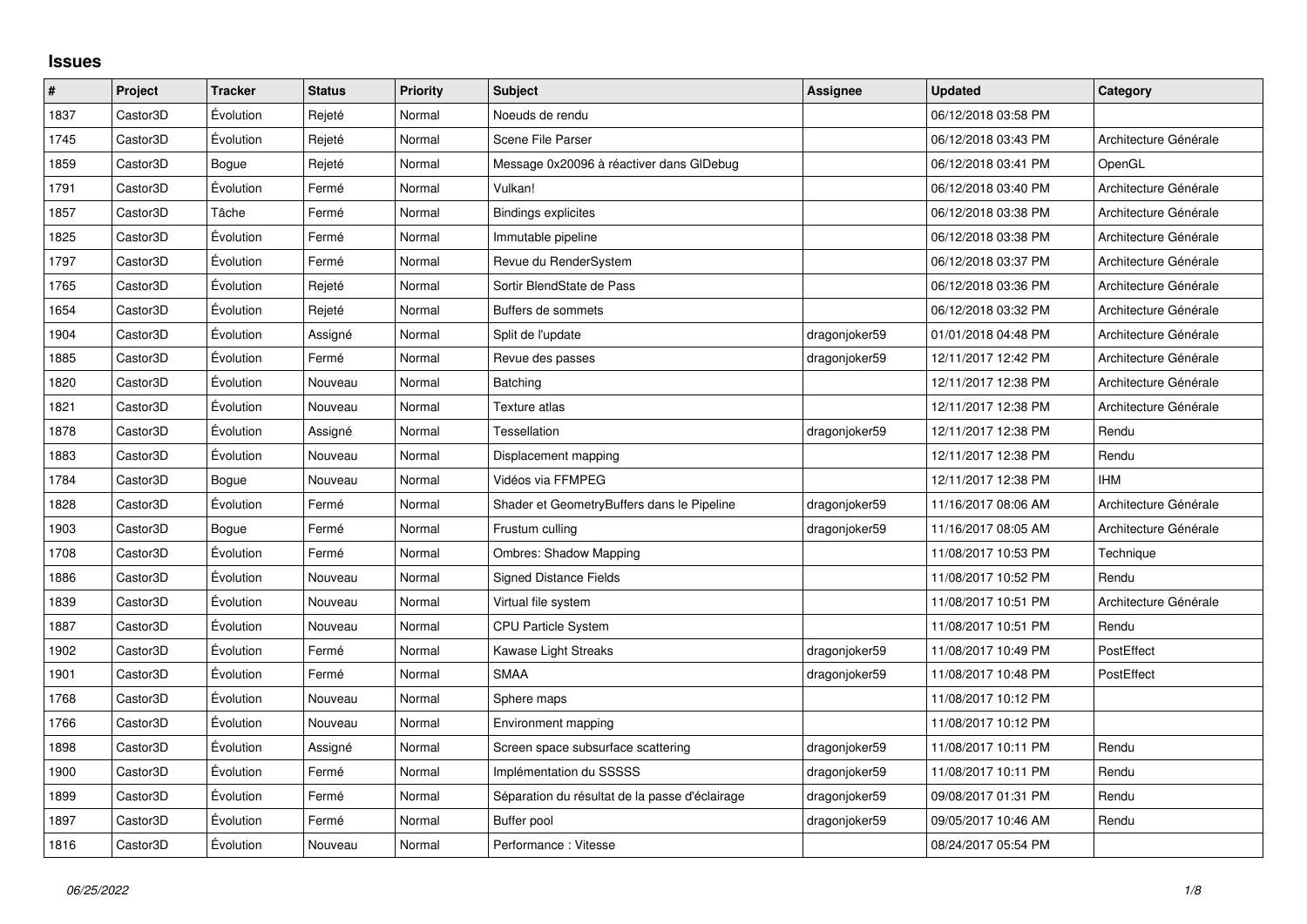| $\sharp$ | Project  | <b>Tracker</b> | <b>Status</b> | <b>Priority</b> | Subject                                                    | <b>Assignee</b> | <b>Updated</b>      | Category              |
|----------|----------|----------------|---------------|-----------------|------------------------------------------------------------|-----------------|---------------------|-----------------------|
| 1822     | Castor3D | Évolution      | Rejeté        | Normal          | Remplacement des VBO dans Submesh                          |                 | 08/24/2017 05:52 PM | Architecture Générale |
| 1896     | Castor3D | Évolution      | Nouveau       | Normal          | Ajouter une progress bar dans Core.zip                     |                 | 08/20/2017 09:35 PM |                       |
| 1849     | Castor3D | Évolution      | Fermé         | Normal          | <b>Physical Based Rendering</b>                            |                 | 08/16/2017 08:33 PM | Architecture Générale |
| 1895     | Castor3D | Évolution      | Fermé         | Normal          | PCF shadows                                                | dragonjoker59   | 08/16/2017 08:33 PM | Rendu                 |
| 1894     | Castor3D | Évolution      | Fermé         | Normal          | PBR - Specular/Glossiness                                  | dragonjoker59   | 07/23/2017 01:31 PM | Rendu                 |
| 1882     | Castor3D | Bogue          | Fermé         | Normal          | GIRenderSystemTest - ComputeShaders, Transform<br>Feedback | dragonjoker59   | 07/15/2017 12:29 PM | OpenGL                |
| 1794     | Castor3D | Évolution      | Fermé         | Normal          | Refraction                                                 | dragonjoker59   | 07/15/2017 12:27 PM | Rendu                 |
| 1851     | Castor3D | Tâche          | Fermé         | Normal          | Créer PbrPass et implémenter le PBR                        | dragonjoker59   | 07/15/2017 12:26 PM | Architecture Générale |
| 1872     | Castor3D | Évolution      | Fermé         | Normal          | Reflection mapping                                         | dragonjoker59   | 07/15/2017 12:23 PM | Rendu                 |
| 1874     | Castor3D | Évolution      | Fermé         | Normal          | Screen Space Ambient Occlusion                             | dragonjoker59   | 07/15/2017 12:22 PM | Rendu                 |
| 1880     | Castor3D | Évolution      | Fermé         | Normal          | CastorGUI - Remonter les évènements à l'utilisateur        | dragonjoker59   | 07/15/2017 12:21 PM | Plugins               |
| 1879     | Castor3D | Évolution      | Nouveau       | Normal          | Améliorations pour CastorGUI                               |                 | 07/15/2017 12:21 PM | Plugins               |
| 1877     | Castor3D | Évolution      | Rejeté        | Normal          | SSAO - Forward rendering                                   | dragonjoker59   | 06/13/2017 01:20 PM | Rendu                 |
| 1892     | Castor3D | Évolution      | Fermé         | Normal          | OIT - Weighted blend                                       | dragonjoker59   | 06/13/2017 01:18 PM | Rendu                 |
| 1893     | Castor3D | Bogue          | Fermé         | Normal          | Alpha rejection                                            | dragonjoker59   | 06/13/2017 01:17 PM |                       |
| 1889     | Castor3D | Tâche          | Fermé         | Normal          | Intégration du deferred rendering                          | dragonjoker59   | 06/07/2017 09:56 AM | Technique             |
| 1884     | Castor3D | Évolution      | Fermé         | Normal          | Emissive sur un float                                      | dragonjoker59   | 06/07/2017 09:54 AM | Architecture Générale |
| 1888     | Castor3D | Évolution      | Fermé         | Normal          | Configuration du SSAO                                      | dragonjoker59   | 06/07/2017 09:06 AM | Rendu                 |
| 1875     | Castor3D | Évolution      | Fermé         | Normal          | SSAO - Deferred rendering                                  | dragonjoker59   | 06/05/2017 02:47 PM | Rendu                 |
| 1881     | Castor3D | Évolution      | Nouveau       | Normal          | CastorGUI - Contrôles supplémentaires                      |                 | 04/05/2017 12:25 PM | Plugins               |
| 1871     | Castor3D | Bogue          | Fermé         | Normal          | FXAA cassé sous Linux                                      | dragonjoker59   | 04/03/2017 10:16 AM | Multiplateforme       |
| 1873     | Castor3D | Évolution      | Fermé         | Normal          | Parallax Occlusion Mapping                                 | dragonjoker59   | 03/28/2017 03:01 PM | Rendu                 |
| 1870     | Castor3D | Bogue          | Fermé         | Normal          | CastorGUI                                                  | dragonjoker59   | 03/20/2017 03:34 PM | <b>IHM</b>            |
| 1868     | Castor3D | <b>Bogue</b>   | Fermé         | Normal          | Animations sous Linux                                      | dragonjoker59   | 03/20/2017 01:19 AM | Multiplateforme       |
| 1867     | Castor3D | Bogue          | Fermé         | Normal          | Shadow Mapping - Corriger sous Linux                       | dragonjoker59   | 03/17/2017 11:10 AM | Multiplateforme       |
| 1705     | Castor3D | Évolution      | Nouveau       | Normal          | Ombres                                                     |                 | 03/16/2017 10:43 PM | Architecture Générale |
| 1869     | Castor3D | Évolution      | Fermé         | Normal          | Deferred Rendering techniques                              | dragonjoker59   | 03/16/2017 01:21 PM | Technique             |
| 1866     | Castor3D | Évolution      | Fermé         | Normal          | Configuration du Shadow mapping via la scène               | dragonjoker59   | 03/16/2017 01:19 PM | Rendu                 |
| 1856     | Castor3D | Évolution      | Fermé         | Normal          | Shadow Mapping - Multiples point lights                    | dragonjoker59   | 03/08/2017 10:56 AM | Rendu                 |
| 1854     | Castor3D | Évolution      | Fermé         | Normal          | Shadow Mapping - Multiples spot lights                     | dragonjoker59   | 03/08/2017 10:55 AM | Rendu                 |
| 1833     | Castor3D | Évolution      | Fermé         | Normal          | Shadow Mapping - Point Lights                              | dragonjoker59   | 03/06/2017 03:15 PM | Rendu                 |
| 1865     | Castor3D | Évolution      | Fermé         | Normal          | Equirectoanglar Skybox                                     | dragonjoker59   | 03/06/2017 03:15 PM | Rendu                 |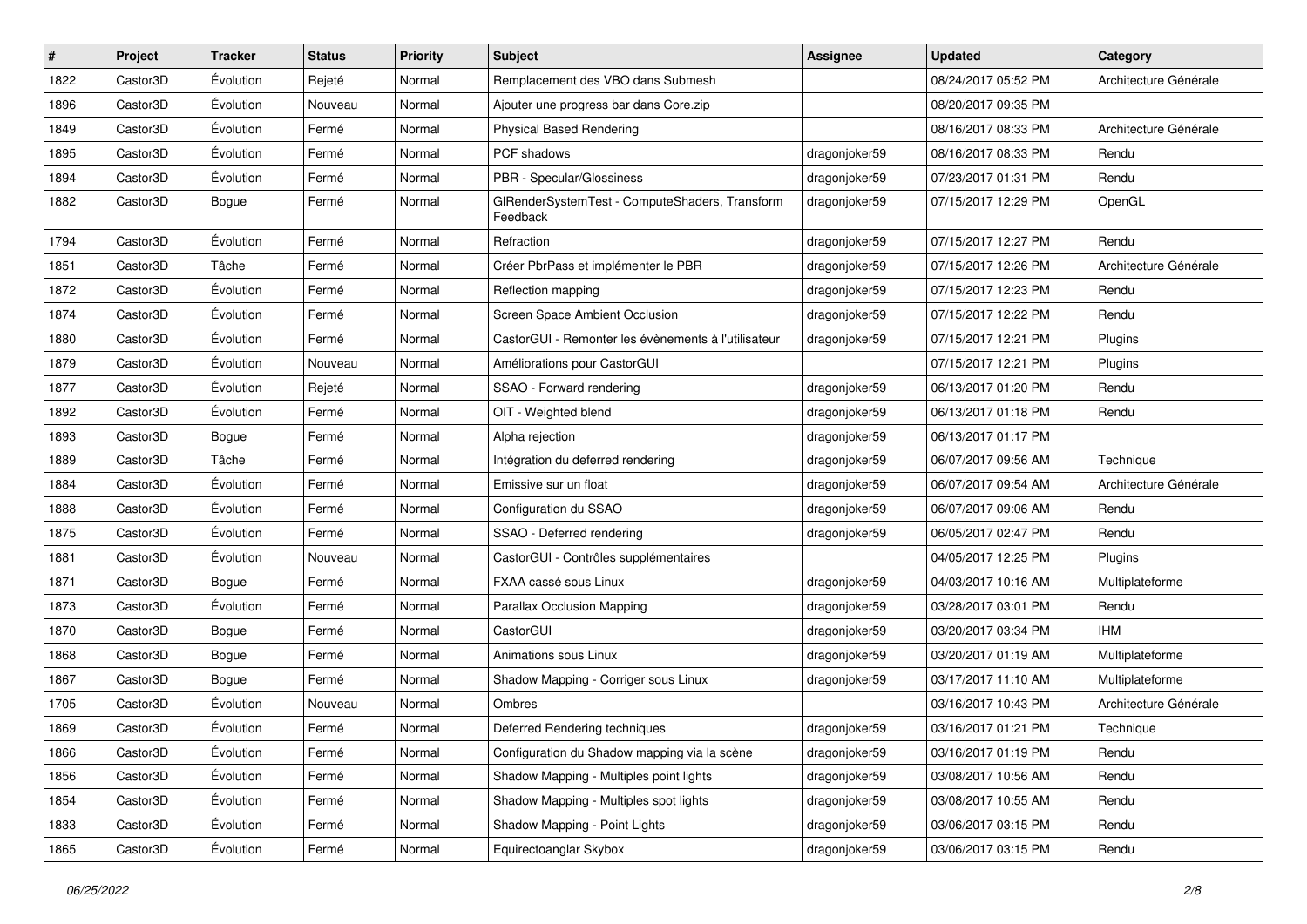| #    | Project  | <b>Tracker</b> | <b>Status</b> | <b>Priority</b> | <b>Subject</b>                                  | <b>Assignee</b> | <b>Updated</b>      | Category              |
|------|----------|----------------|---------------|-----------------|-------------------------------------------------|-----------------|---------------------|-----------------------|
| 1864 | Castor3D | Bogue          | Fermé         | Normal          | Mettre les UBO dans les RenderPass              | dragonjoker59   | 12/21/2016 07:30 PM | Architecture Générale |
| 1861 | Castor3D | <b>Bogue</b>   | Fermé         | Normal          | <b>UBO</b>                                      | dragonjoker59   | 12/21/2016 07:30 PM | OpenGL                |
| 1863 | Castor3D | Bogue          | Fermé         | Normal          | Retirer le ShaderProgram de FrameVariableBuffer | dragonjoker59   | 12/21/2016 07:29 PM | Renderers             |
| 1862 | Castor3D | Bogue          | Fermé         | Normal          | Sipit des FrameVariable                         | dragonjoker59   | 12/13/2016 04:10 AM | Renderers             |
| 1860 | Castor3D | Tâche          | Fermé         | Normal          | void Bind                                       | dragonjoker59   | 12/12/2016 09:23 AM | Architecture Générale |
| 1855 | Castor3D | Évolution      | Fermé         | Normal          | Ombres - Objets ne recevant pas d'ombre         | dragonjoker59   | 12/07/2016 01:50 PM |                       |
| 1748 | Castor3D | Tâche          | Nouveau       | Normal          | <b>TestRenderSystem</b>                         |                 | 12/07/2016 12:38 PM | Renderers             |
| 1764 | Castor3D | Évolution      | Nouveau       | Normal          | Depth Peeling                                   |                 | 12/07/2016 12:37 PM | Technique             |
| 1831 | Castor3D | Évolution      | Fermé         | Normal          | Shadow Mapping - Directional Lights             | dragonjoker59   | 12/04/2016 09:24 PM | Rendu                 |
| 1843 | Castor3D | Tâche          | Fermé         | Normal          | Particle system configurable                    | dragonjoker59   | 12/04/2016 08:52 PM | Architecture Générale |
| 1842 | Castor3D | Tâche          | Fermé         | Normal          | Billboards sans geometry shader                 | dragonjoker59   | 12/04/2016 08:51 PM | Architecture Générale |
| 1845 | Castor3D | Tâche          | Fermé         | Normal          | Particle system CS                              | dragonjoker59   | 12/04/2016 08:51 PM | Architecture Générale |
| 1809 | Castor3D | Évolution      | Fermé         | Normal          | Particle system                                 | dragonjoker59   | 12/04/2016 08:51 PM | Architecture Générale |
| 1813 | Castor3D | Bogue          | Fermé         | Haut            | Download des texture                            | dragonjoker59   | 12/04/2016 08:50 PM | OpenGL                |
| 1183 | Castor3D | Tâche          | Nouveau       | Normal          | Animations                                      |                 | 12/04/2016 02:25 PM | Architecture Générale |
| 1853 | Castor3D | Évolution      | Rejeté        | Normal          | Multithreader la mise à jour des RenderQueue    | dragonjoker59   | 12/04/2016 02:25 PM | Architecture Générale |
| 1850 | Castor3D | Tâche          | Fermé         | Normal          | Split Pass en deux                              | dragonjoker59   | 12/03/2016 01:37 PM | Architecture Générale |
| 1852 | Castor3D | Évolution      | Fermé         | Normal          | Implémentation de ThreadPool                    | dragonjoker59   | 12/03/2016 01:37 PM | Architecture Générale |
| 1848 | Castor3D | Évolution      | Fermé         | Normal          | Atomic counter buffers                          | dragonjoker59   | 12/01/2016 12:35 AM | Architecture Générale |
| 1847 | Castor3D | Évolution      | Fermé         | Normal          | Shader storage buffers                          | dragonjoker59   | 11/29/2016 05:29 PM | Architecture Générale |
| 1763 | Castor3D | Évolution      | Nouveau       | Normal          | Animations de textures                          |                 | 11/29/2016 05:01 PM | Architecture Générale |
| 1773 | Castor3D | Évolution      | Nouveau       | Normal          | Animations de nodes                             |                 | 11/29/2016 05:01 PM | Architecture Générale |
| 1810 | Castor3D | Évolution      | Nouveau       | Normal          | GIsIWriter via les flux                         |                 | 11/29/2016 05:00 PM | GIslWriter            |
| 1709 | Castor3D | Évolution      | Nouveau       | Normal          | Ombres: Shadow volumes                          |                 | 11/29/2016 04:58 PM | Technique             |
| 1846 | Castor3D | Tâche          | Fermé         | Normal          | Particle system CPU                             | dragonjoker59   | 11/22/2016 11:58 AM | Architecture Générale |
| 1841 | Castor3D | Tâche          | Fermé         | Normal          | Sources lumineuses                              | dragonjoker59   | 11/20/2016 12:00 AM | Architecture Générale |
| 1834 | Castor3D | Bogue          | Fermé         | Haut            | Skybox scintillante                             |                 | 11/10/2016 08:09 PM |                       |
| 1835 | Castor3D | Bogue          | Fermé         | Haut            | Bloom cassé                                     | dragonjoker59   | 11/10/2016 11:39 AM | PostEffect            |
| 1840 | Castor3D | Évolution      | Fermé         | Normal          | RenderTechnique pqr RenderTarget                | dragonjoker59   | 10/27/2016 11:01 AM | Architecture Générale |
| 1694 | Castor3D | Évolution      | Fermé         | Bas             | Picking                                         | dragonjoker59   | 10/25/2016 12:19 AM | Architecture Générale |
| 1707 | Castor3D | Évolution      | Fermé         | Normal          | Ombres, architecture de base                    | dragonjoker59   | 10/25/2016 12:17 AM | Architecture Générale |
| 1838 | Castor3D | Évolution      | Fermé         | Normal          | Suppression de libzip                           | dragonjoker59   | 10/25/2016 12:16 AM | Architecture Générale |
| 1836 | Castor3D | Bogue          | Rejeté        | Haut            | FXAA cassé                                      | dragonjoker59   | 10/19/2016 10:31 AM | PostEffect            |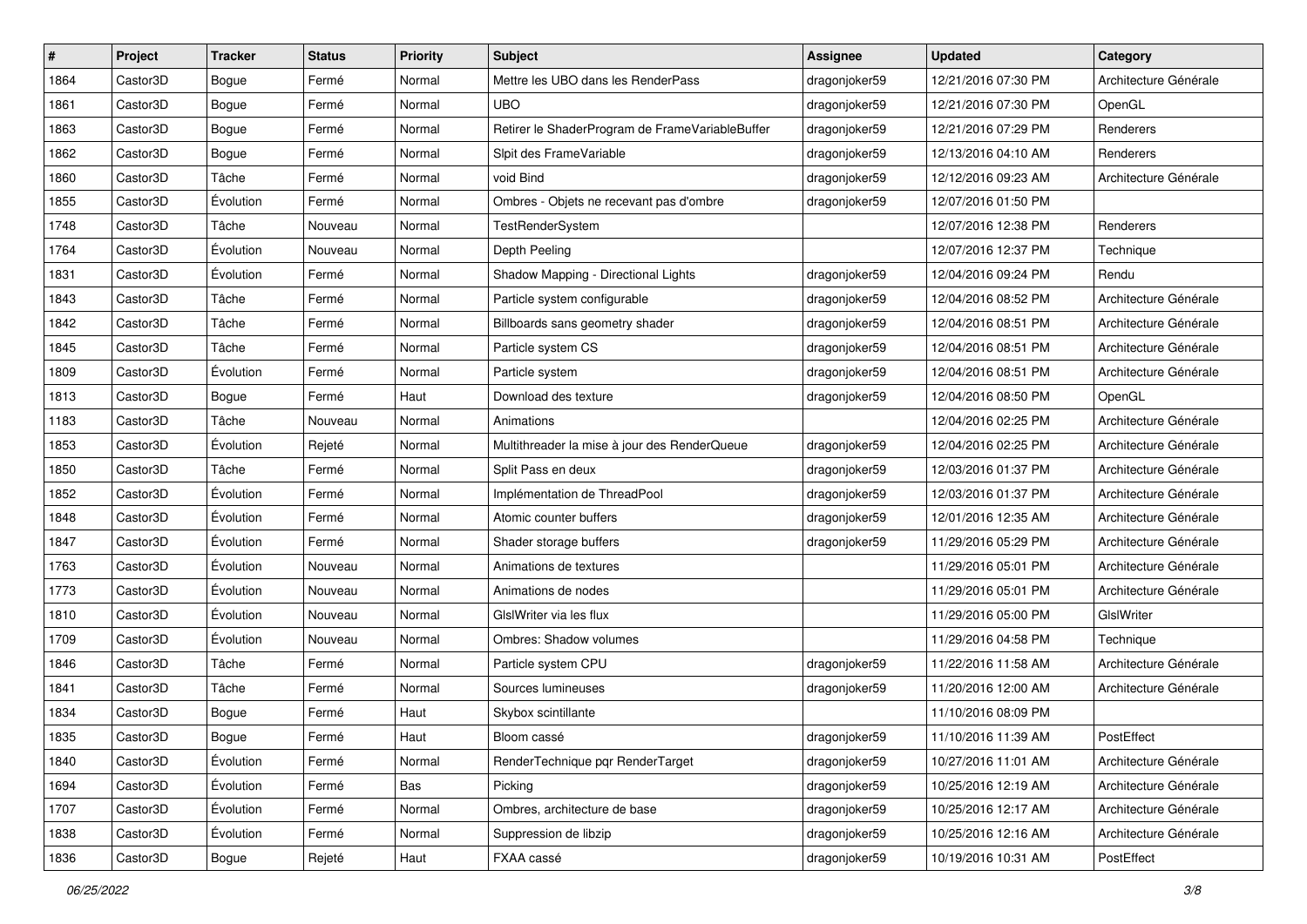| #    | Project  | <b>Tracker</b> | <b>Status</b> | <b>Priority</b> | Subject                                            | <b>Assignee</b> | <b>Updated</b>      | Category              |
|------|----------|----------------|---------------|-----------------|----------------------------------------------------|-----------------|---------------------|-----------------------|
| 1832 | Castor3D | Évolution      | Fermé         | Normal          | Shadow Mapping - Spot Lights                       | dragonjoker59   | 10/14/2016 09:14 PM | Rendu                 |
| 1830 | Castor3D | Évolution      | Fermé         | Normal          | <b>Brouillard</b>                                  | dragonjoker59   | 10/05/2016 09:55 AM | Rendu                 |
| 1829 | Castor3D | Évolution      | Fermé         | Normal          | <b>FXAA</b>                                        | dragonjoker59   | 09/19/2016 04:51 PM | PostEffect            |
| 1684 | Castor3D | Tâche          | Fermé         | Normal          | Deferred rendering                                 |                 | 09/05/2016 10:17 AM | Architecture Générale |
| 1685 | Castor3D | Évolution      | Fermé         | Normal          | Deferred Rendering + Background                    | dragonjoker59   | 09/05/2016 10:17 AM | Architecture Générale |
| 1686 | Castor3D | Bogue          | Fermé         | Normal          | Deferred rendering + lights + camera               | dragonjoker59   | 09/05/2016 10:16 AM | Architecture Générale |
| 1827 | Castor3D | Tâche          | Nouveau       | Normal          | Noeuds de rendu instanciés                         |                 | 08/27/2016 02:49 PM | Architecture Générale |
| 1826 | Castor3D | Tâche          | Nouveau       | Normal          | Gestion des noeuds de rendu                        |                 | 08/27/2016 02:48 PM | Architecture Générale |
| 1818 | Castor3D | Évolution      | Fermé         | Normal          | Render nodes                                       | dragonjoker59   | 08/05/2016 11:46 AM | Architecture Générale |
| 1823 | Castor3D | Évolution      | Fermé         | Normal          | Frustum culling                                    | dragonjoker59   | 08/05/2016 11:46 AM | Architecture Générale |
| 1815 | Castor3D | Évolution      | Fermé         | Normal          | Uniformisation des plug-ins                        | dragonjoker59   | 08/05/2016 11:44 AM | Plugins               |
| 1824 | Castor3D | Évolution      | Fermé         | Normal          | Render queues                                      | dragonjoker59   | 08/05/2016 11:43 AM | Architecture Générale |
| 1819 | Castor3D | Évolution      | Nouveau       | Normal          | Reduction des hiérarchies                          |                 | 07/25/2016 10:48 AM | Architecture Générale |
| 1812 | Castor3D | Évolution      | Fermé         | Normal          | Grayscale                                          | dragonjoker59   | 07/23/2016 12:39 AM | PostEffect            |
| 1811 | Castor3D | Évolution      | Fermé         | Normal          | tone mappings en plug-ins                          | dragonjoker59   | 07/03/2016 08:08 PM | Plugins               |
| 1772 | Castor3D | Évolution      | Fermé         | Normal          | Animations par mesh                                | dragonjoker59   | 06/24/2016 02:42 AM | Architecture Générale |
| 1619 | Castor3D | Évolution      | Fermé         | Normal          | Export binaire                                     | dragonjoker59   | 06/14/2016 12:02 AM | Architecture Générale |
| 1774 | Castor3D | Évolution      | Fermé         | Normal          | Skybox                                             | dragonjoker59   | 05/23/2016 09:49 AM | Architecture Générale |
| 1767 | Castor3D | Évolution      | Fermé         | Normal          | Cube maps                                          | dragonjoker59   | 05/23/2016 09:49 AM | Architecture Générale |
| 1808 | Castor3D | Évolution      | Fermé         | Normal          | Classe de features GPU                             | dragonjoker59   | 05/18/2016 03:52 PM | Architecture Générale |
| 1752 | Castor3D | Évolution      | Rejeté        | Normal          | File parser avec Boost.Spirit                      | dragonjoker59   | 05/11/2016 12:29 PM | Architecture Générale |
| 1805 | Castor3D | Évolution      | Fermé         | Normal          | Optimisation de Submesh                            | dragonjoker59   | 04/19/2016 09:43 AM | Architecture Générale |
| 1769 | Castor3D | Tâche          | Fermé         | Normal          | Supprimer la dépendance à CastorGui                | dragonjoker59   | 04/17/2016 10:48 PM | <b>IHM</b>            |
| 1798 | Castor3D | Évolution      | Fermé         | Normal          | Revue des viewports                                | dragonjoker59   | 04/17/2016 11:28 AM | Architecture Générale |
| 1799 | Castor3D | Bogue          | Fermé         | Normal          | Centrage des TextOverlays                          | dragonjoker59   | 04/17/2016 10:48 AM | Overlays              |
| 1796 | Castor3D | Évolution      | Fermé         | Normal          | Revue des contextes                                | dragonjoker59   | 04/16/2016 01:14 PM | Architecture Générale |
| 1687 | Castor3D | Évolution      | Fermé         | Normal          | <b>Transmission DepthBuffer</b>                    |                 | 04/10/2016 11:27 AM | Architecture Générale |
| 1676 | Castor3D | Bogue          | Fermé         | Normal          | Billboards                                         | dragonjoker59   | 03/30/2016 04:23 PM | Architecture Générale |
| 1741 | Castor3D | Tâche          | Nouveau       | Normal          | <b>Binding Python</b>                              |                 | 03/26/2016 01:22 PM | <b>Bindings</b>       |
| 1790 | Castor3D | Évolution      | Fermé         | Normal          | Gestion des ressources                             | dragonjoker59   | 03/26/2016 01:21 PM | Architecture Générale |
| 1795 | Castor3D | Évolution      | Fermé         | Normal          | High Dynamic Range                                 | dragonjoker59   | 03/19/2016 11:04 PM | Architecture Générale |
| 1793 | Castor3D | Bogue          | Fermé         | Normal          | BloomPostEffect                                    | dragonjoker59   | 02/27/2016 12:00 PM | PostEffect            |
| 1789 | Castor3D | Tâche          | Fermé         | Normal          | Amélioration des performances de rendu de la scène | dragonjoker59   | 02/24/2016 12:59 AM | Architecture Générale |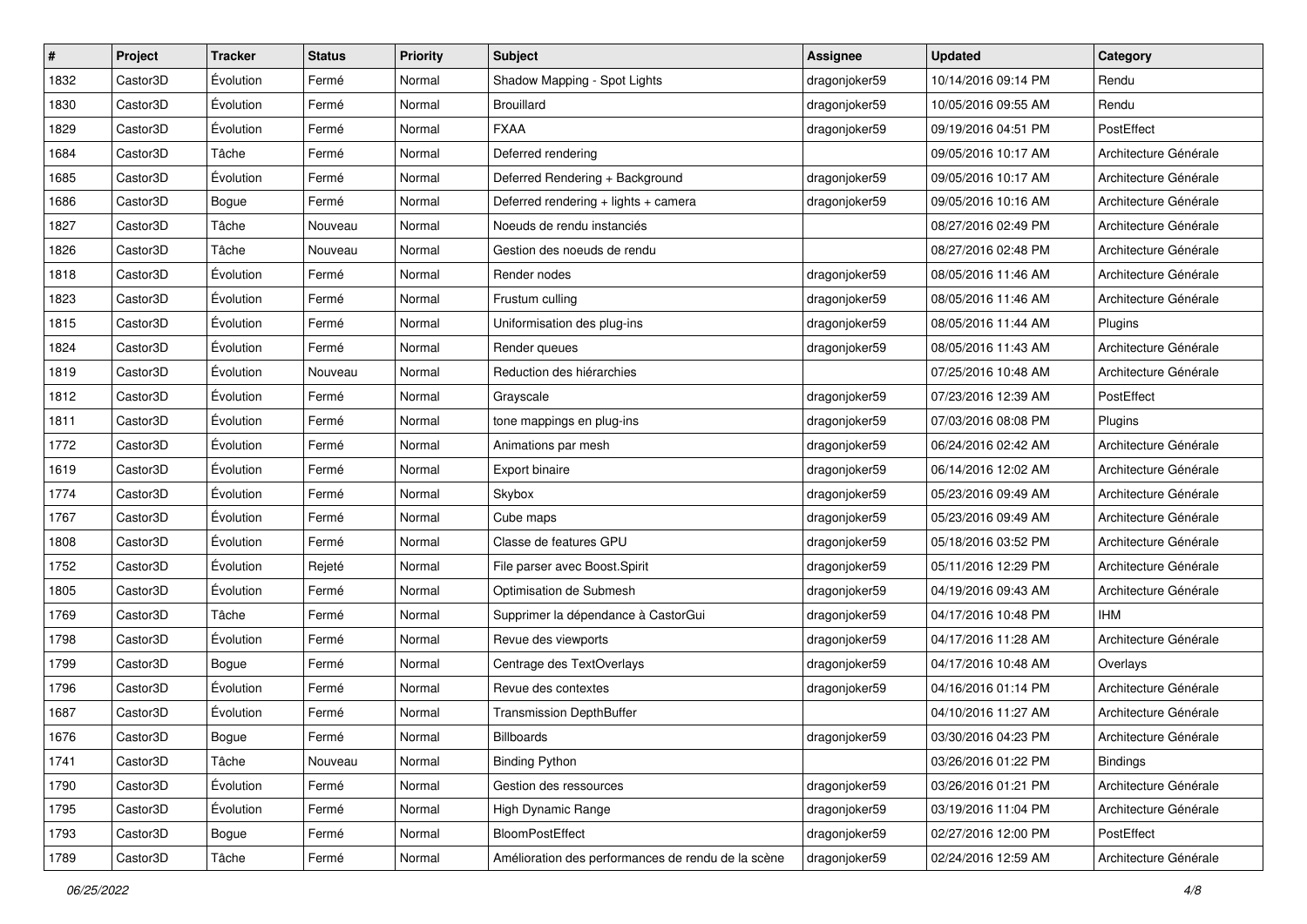| $\pmb{\#}$ | Project               | <b>Tracker</b> | <b>Status</b> | <b>Priority</b> | Subject                                                           | <b>Assignee</b> | <b>Updated</b>      | Category              |
|------------|-----------------------|----------------|---------------|-----------------|-------------------------------------------------------------------|-----------------|---------------------|-----------------------|
| 1792       | Castor3D              | <b>Bogue</b>   | Fermé         | Normal          | Text overlays                                                     | dragonjoker59   | 02/22/2016 07:59 PM | Overlays              |
| 1778       | Castor3D              | Évolution      | Fermé         | Normal          | Importeur FBX                                                     | dragonjoker59   | 02/19/2016 11:33 AM | Importer              |
| 1785       | Castor3D              | Tâche          | Fermé         | Normal          | Amélioration des performances des animations                      | dragonjoker59   | 02/14/2016 09:50 PM | Architecture Générale |
| 1780       | Castor3D              | Bogue          | Fermé         | Normal          | Objet animés liés?                                                | dragonjoker59   | 02/13/2016 01:32 AM | Architecture Générale |
| 1782       | Castor3D              | <b>Bogue</b>   | Fermé         | Normal          | Debug overlays dans le Scene Tree                                 | dragonjoker59   | 02/11/2016 11:48 PM | <b>IHM</b>            |
| 1783       | Castor3D              | Bogue          | Fermé         | Normal          | Crash lorsque la scène est mal formée                             | dragonjoker59   | 02/11/2016 03:23 PM | Architecture Générale |
| 1779       | Castor3D              | Évolution      | Fermé         | Normal          | Intégrer les animations aux IHM                                   | dragonjoker59   | 02/10/2016 10:43 AM | <b>IHM</b>            |
| 1781       | Castor3D              | Évolution      | Fermé         | Normal          | VertexLayout depuis le shader program                             | dragonjoker59   | 02/10/2016 10:43 AM | Architecture Générale |
| 1777       | Castor3D              | Évolution      | Fermé         | Normal          | Capture image et vidéo                                            | dragonjoker59   | 02/01/2016 10:07 AM | <b>IHM</b>            |
| 1776       | Castor3D              | <b>Bogue</b>   | Fermé         | Normal          | Corriger le rendu des scènes non animées.                         | dragonjoker59   | 01/31/2016 01:49 AM | Architecture Générale |
| 1735       | Castor3D              | Évolution      | Fermé         | Normal          | Réorganisation de la classe Scene                                 | dragonjoker59   | 01/30/2016 06:18 PM | Architecture Générale |
| 1759       | Castor3D              | Bogue          | Fermé         | Normal          | <b>SSAA</b>                                                       | dragonjoker59   | 01/29/2016 11:23 AM | Technique             |
| 1717       | Castor3D              | Évolution      | Fermé         | Normal          | CastorGUI                                                         | dragonjoker59   | 01/29/2016 11:02 AM | <b>IHM</b>            |
| 1738       | Castor3D              | Évolution      | Rejeté        | Normal          | Amélioration des performances de rendu des<br>incrustations texte |                 | 01/29/2016 11:02 AM | Overlays              |
| 1746       | Castor3D              | Bogue          | Fermé         | Normal          | Découpe du texte dans les overlays                                |                 | 01/29/2016 10:58 AM | Overlays              |
| 1775       | Castor3D              | Tâche          | Fermé         | Normal          | Refactoring animations                                            | dragonjoker59   | 01/28/2016 02:24 PM | Architecture Générale |
| 1770       | Castor3D              | <b>Bogue</b>   | Fermé         | Normal          | Position relative à la caméra                                     | dragonjoker59   | 01/27/2016 09:24 PM | Architecture Générale |
| 1771       | Castor3D              | Bogue          | Fermé         | Normal          | Animations par squelette                                          | dragonjoker59   | 01/27/2016 09:23 PM | Architecture Générale |
| 1761       | Castor3D              | Tâche          | Fermé         | Normal          | Drop Direct3D                                                     | dragonjoker59   | 01/19/2016 01:34 PM | Renderers             |
| 1762       | Castor3D              | Tâche          | Rejeté        | Normal          | Intégrer OpenGL au Core                                           | dragonjoker59   | 01/18/2016 06:55 PM | Renderers             |
| 1758       | Castor3D              | Évolution      | Rejeté        | Normal          | <b>HLSL Writer</b>                                                | dragonjoker59   | 01/18/2016 12:31 AM | Renderers             |
| 1727       | Castor3D              | Évolution      | Rejeté        | Normal          | Direct3D 11                                                       | dragonjoker59   | 01/18/2016 12:31 AM | Renderers             |
| 1760       | Castor <sub>3</sub> D | Bogue          | Fermé         | Normal          | Instanciation                                                     | dragonjoker59   | 01/17/2016 10:28 PM | Architecture Générale |
| 1677       | Castor3D              | Tâche          | Fermé         | Normal          | Lights                                                            | dragonjoker59   | 01/16/2016 02:11 PM | Renderers             |
| 1754       | Castor3D              | Évolution      | Fermé         | Normal          | Intégrer ObjectsMemoryPool                                        | dragonjoker59   | 01/16/2016 02:10 PM | Architecture Générale |
| 1755       | Castor3D              | Évolution      | Fermé         | Normal          | Supprimer l'alignement 16 bits de Point                           | dragonjoker59   | 01/16/2016 02:10 PM | Architecture Générale |
| 1757       | Castor3D              | Évolution      | Fermé         | Normal          | Instructions SSE2                                                 | dragonjoker59   | 01/16/2016 02:09 PM | Architecture Générale |
| 1722       | Castor3D              | Bogue          | Fermé         | Normal          | Disparition du mesh lors du changement de topologie               | dragonjoker59   | 01/12/2016 04:16 PM | Architecture Générale |
| 1756       | Castor3D              | Évolution      | Fermé         | Normal          | Deplacement de la topologie, dans GemoetryBuffers                 | dragonjoker59   | 01/12/2016 03:59 PM | Architecture Générale |
| 1749       | Castor3D              | Bogue          | Fermé         | Normal          | Switch fullscreen and back                                        | dragonjoker59   | 01/12/2016 11:45 AM | OpenGL                |
| 1753       | Castor3D              | Évolution      | Fermé         | Bas             | PostEffect Bloom                                                  | dragonjoker59   | 01/08/2016 01:37 PM | Plugins               |
| 1750       | Castor3D              | Bogue          | Fermé         | Normal          | Lights texture                                                    | dragonjoker59   | 12/10/2015 12:20 AM | OpenGL                |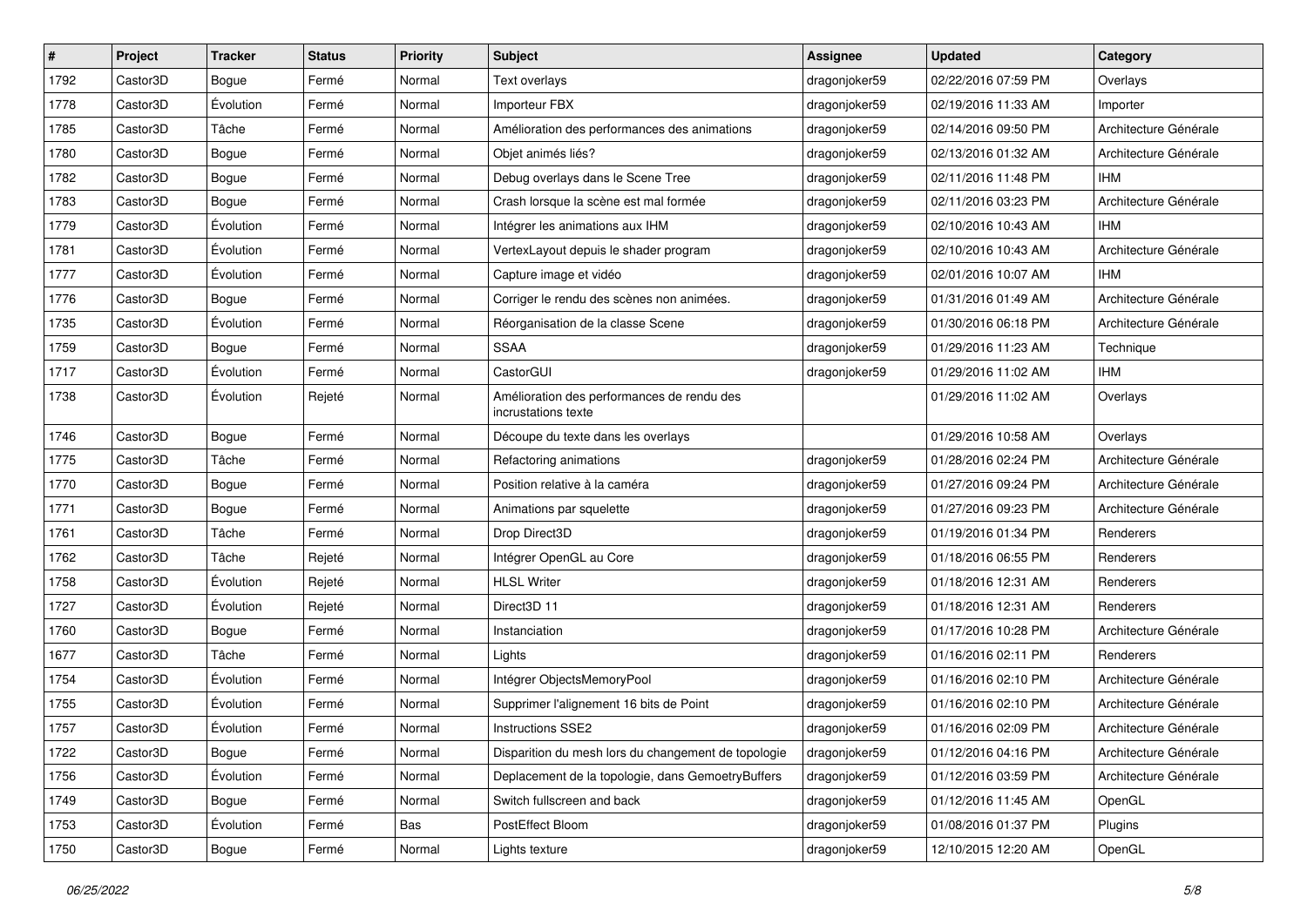| $\vert$ # | Project  | <b>Tracker</b> | <b>Status</b> | <b>Priority</b> | <b>Subject</b>                                             | <b>Assignee</b> | <b>Updated</b>      | Category              |
|-----------|----------|----------------|---------------|-----------------|------------------------------------------------------------|-----------------|---------------------|-----------------------|
| 1729      | Castor3D | <b>Bogue</b>   | Fermé         | Normal          | Matrices + SceneNodes                                      | dragonjoker59   | 11/18/2015 12:17 AM | Architecture Générale |
| 1747      | Castor3D | <b>Bogue</b>   | Fermé         | Haut            | Plus de rendu 3D                                           | dragonjoker59   | 11/06/2015 03:33 PM | Architecture Générale |
| 1621      | Castor3D | Tâche          | Fermé         | Normal          | FrameBuffer principal                                      | dragonjoker59   | 11/05/2015 02:45 PM | Architecture Générale |
| 1480      | Castor3D | Évolution      | Fermé         | Normal          | FBO / RBO                                                  | dragonjoker59   | 11/05/2015 02:45 PM | Renderers             |
| 1734      | Castor3D | Évolution      | Fermé         | Normal          | Render to texture D3D                                      | dragonjoker59   | 10/27/2015 10:26 PM | Renderers             |
| 1723      | Castor3D | <b>Bogue</b>   | Fermé         | Normal          | Mauvais gestion des matériaux des border panel<br>overlays | dragonjoker59   | 10/15/2015 09:00 PM | Overlays              |
| 1718      | Castor3D | Évolution      | Fermé         | Normal          | Plugin générique                                           | dragonjoker59   | 10/15/2015 09:00 PM | Plugins               |
| 1721      | Castor3D | Évolution      | Fermé         | Normal          | Scènes de test                                             | dragonjoker59   | 10/15/2015 08:59 PM | Overlays              |
| 1679      | Castor3D | Évolution      | Fermé         | Normal          | Overlays de débogage                                       | dragonjoker59   | 10/15/2015 08:58 PM | Overlays              |
| 1740      | Castor3D | Tâche          | Fermé         | Normal          | <b>Binding COM</b>                                         | dragonjoker59   | 10/15/2015 08:58 PM | Bindings              |
| 1743      | Castor3D | Évolution      | Fermé         | Normal          | <b>TBO</b>                                                 | dragonjoker59   | 10/15/2015 08:55 PM | OpenGL                |
| 1744      | Castor3D | Évolution      | Fermé         | Normal          | Découpage d'Engine                                         | dragonjoker59   | 10/15/2015 08:55 PM | Architecture Générale |
| 1737      | Castor3D | <b>Bogue</b>   | Fermé         | Normal          | Ordre des multiplications                                  | dragonjoker59   | 10/10/2015 11:29 PM | Architecture Générale |
| 1720      | Castor3D | Évolution      | Fermé         | Normal          | Intégration de la GUI de ProceduralGenerator               | dragonjoker59   | 10/10/2015 11:28 PM | Architecture Générale |
| 1739      | Castor3D | Bogue          | Fermé         | Haut            | Visual Studio 2015                                         | dragonjoker59   | 10/05/2015 04:09 PM | Multiplateforme       |
| 1742      | Castor3D | Évolution      | Nouveau       | Normal          | <b>Binding Javascript</b>                                  |                 | 10/04/2015 01:48 AM |                       |
| 1315      | Castor3D | Bogue          | Fermé         | Normal          | Importers                                                  | dragonjoker59   | 09/28/2015 02:09 AM | Plugins               |
| 1094      | Castor3D | Évolution      | Fermé         | Bas             | Vertex Array Objects                                       | dragonjoker59   | 09/28/2015 02:09 AM | OpenGL                |
| 1092      | Castor3D | Évolution      | Fermé         | Bas             | Uniform Buffer Objects                                     | dragonjoker59   | 09/28/2015 02:08 AM | OpenGL                |
| 1719      | Castor3D | Évolution      | Fermé         | Normal          | Extensions du SceneFileParser                              | dragonjoker59   | 09/23/2015 09:52 AM | Architecture Générale |
| 1693      | Castor3D | Évolution      | Fermé         | Normal          | Phong Tessellation                                         | dragonjoker59   | 09/22/2015 10:19 AM | Plugins               |
| 1736      | Castor3D | Évolution      | Fermé         | Normal          | Castor en UTF-8                                            | dragonjoker59   | 09/22/2015 09:51 AM | Architecture Générale |
| 1678      | Castor3D | <b>Bogue</b>   | Fermé         | Normal          | GPU Intel intégrés                                         | dragonjoker59   | 09/18/2015 11:57 AM | Renderers             |
| 1733      | Castor3D | Évolution      | Fermé         | Normal          | Mise à jour de CastorShape                                 | dragonjoker59   | 09/18/2015 11:56 AM | <b>IHM</b>            |
| 1731      | Castor3D | Évolution      | Fermé         | Normal          | CastorViewer Look and Feel #2                              | dragonjoker59   | 09/11/2015 09:52 PM | <b>IHM</b>            |
| 1090      | Castor3D | Évolution      | Fermé         | Bas             | OpenGL 3.x et OpenGL 4.x                                   | dragonjoker59   | 09/10/2015 10:45 AM | OpenGL                |
| 1697      | Castor3D | <b>Bogue</b>   | Fermé         | Normal          | Etats                                                      | dragonjoker59   | 09/10/2015 10:41 AM | Architecture Générale |
| 1730      | Castor3D | Évolution      | Fermé         | Normal          | Tracking des objets alloues.                               | dragonjoker59   | 09/09/2015 10:30 AM | OpenGL                |
| 1710      | Castor3D | Évolution      | Fermé         | Normal          | Revue du RenderSystem                                      | dragonjoker59   | 09/04/2015 07:46 PM | Renderers             |
| 1714      | Castor3D | Évolution      | Fermé         | Normal          | Revue des plugins de Technique                             | dragonjoker59   | 09/04/2015 07:46 PM | Technique             |
| 1715      | Castor3D | Évolution      | Rejeté        | Normal          | Réorganisation des dossiers                                | dragonjoker59   | 09/04/2015 07:45 PM | Architecture Générale |
| 1716      | Castor3D | Évolution      | Fermé         | Normal          | Déplacement du code des shaders, pour les<br>techniques    | dragonjoker59   | 09/04/2015 07:45 PM | Technique             |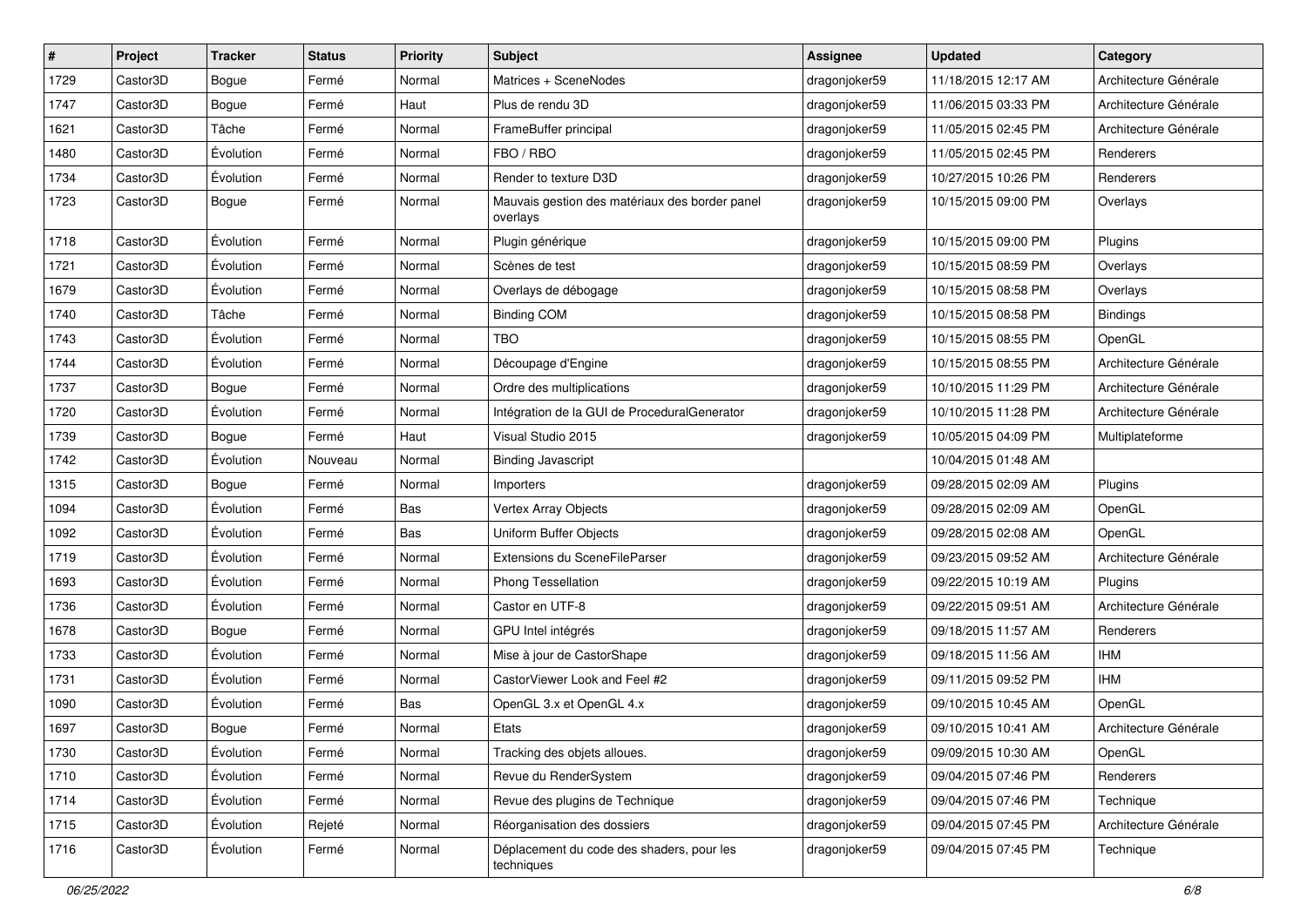| #    | Project  | <b>Tracker</b> | <b>Status</b> | <b>Priority</b> | Subject                                              | <b>Assignee</b> | <b>Updated</b>      | Category              |
|------|----------|----------------|---------------|-----------------|------------------------------------------------------|-----------------|---------------------|-----------------------|
| 1728 | Castor3D | Évolution      | Fermé         | Normal          | CastorViewer Look and Feel                           | dragonjoker59   | 09/04/2015 07:44 PM | <b>IHM</b>            |
| 1713 | Castor3D | Évolution      | Fermé         | Normal          | Interface de CastorViewer                            | dragonjoker59   | 09/03/2015 02:00 PM | <b>IHM</b>            |
| 1712 | Castor3D | Évolution      | Fermé         | Normal          | <b>GLSL Writer</b>                                   | dragonjoker59   | 09/03/2015 02:00 PM | OpenGL                |
| 1724 | Castor3D | Bogue          | Fermé         | Normal          | Incrustations non affichées sur GPU Intel, en OpenGL | dragonjoker59   | 09/03/2015 01:59 PM | OpenGL                |
| 843  | Castor3D | Évolution      | Fermé         | Haut            | OpenGL 4.x                                           | dragonjoker59   | 09/03/2015 01:58 PM | OpenGL                |
| 1683 | Castor3D | Évolution      | Fermé         | Normal          | Setup                                                | dragonjoker59   | 09/03/2015 01:55 PM | Architecture Générale |
| 1692 | Castor3D | Évolution      | Fermé         | Normal          | Séparation des Techniques                            | dragonjoker59   | 09/03/2015 01:55 PM | Plugins               |
| 1701 | Castor3D | Bogue          | Rejeté        | Normal          | Crash à la fermeture sous Linux                      | dragonjoker59   | 09/03/2015 01:50 PM | Multiplateforme       |
| 1690 | Castor3D | Bogue          | Fermé         | Normal          | <b>GLSL 130</b>                                      | dragonjoker59   | 08/27/2015 10:14 AM | OpenGL                |
| 1689 | Castor3D | <b>Bogue</b>   | Fermé         | Normal          | GCC 4.9                                              | dragonjoker59   | 08/27/2015 10:13 AM | Architecture Générale |
| 1681 | Castor3D | Tâche          | Fermé         | Normal          | Espace mémoire                                       | dragonjoker59   | 08/27/2015 10:13 AM | Architecture Générale |
| 1268 | Castor3D | Évolution      | Fermé         | Normal          | Direct3D                                             | dragonjoker59   | 08/27/2015 10:13 AM | Renderers             |
| 1711 | Castor3D | Bogue          | Fermé         | Normal          | Suppressions des renderers                           | dragonjoker59   | 08/24/2015 05:06 PM | Renderers             |
| 1655 | Castor3D | Évolution      | Rejeté        | Normal          | Bibliothèques de fonctions de shaders                | dragonjoker59   | 08/24/2015 02:36 PM | Renderers             |
| 1691 | Castor3D | Bogue          | Fermé         | Normal          | PN-Triangles                                         | dragonjoker59   | 08/23/2015 03:04 AM | Plugins               |
| 1696 | Castor3D | Bogue          | Fermé         | Normal          | Problème d'instanciation                             | dragonjoker59   | 08/23/2015 03:04 AM | Architecture Générale |
| 1680 | Castor3D | Évolution      | Fermé         | Normal          | Archives zip                                         | dragonjoker59   | 08/23/2015 03:03 AM | Architecture Générale |
| 1702 | Castor3D | Bogue          | Rejeté        | Normal          | Direct3D9                                            | dragonjoker59   | 08/23/2015 02:51 AM | Renderers             |
| 1554 | Castor3D | Évolution      | Rejeté        | Normal          | Mettre en plugin                                     | dragonjoker59   | 12/12/2014 01:52 PM | Plugins               |
| 1401 | Castor3D | Évolution      | Fermé         | Immédiat        | Pixel & PxBuffer                                     | dragonjoker59   | 12/12/2014 01:51 PM | Architecture Générale |
| 1349 | Castor3D | Évolution      | Fermé         | Normal          | RenderTargets                                        | dragonjoker59   | 12/12/2014 01:51 PM | Architecture Générale |
| 1297 | Castor3D | Tâche          | Fermé         | Normal          | Linux                                                | dragonjoker59   | 12/12/2014 01:50 PM | Multiplateforme       |
| 1168 | Castor3D | Évolution      | Fermé         | Normal          | Texte dans le Castor                                 | dragonjoker59   | 12/12/2014 01:48 PM | Renderers             |
| 1555 | Castor3D | Évolution      | Fermé         | Normal          | Transmission des lumières aux shaders                | dragonjoker59   | 12/12/2014 01:40 PM | Renderers             |
| 1620 | Castor3D | Tâche          | Fermé         | Normal          | Render to buffer                                     | dragonjoker59   | 12/12/2014 01:40 PM | Architecture Générale |
| 1674 | Castor3D | Bogue          | Fermé         | Haut            | Deferred Rendering                                   | dragonjoker59   | 12/12/2014 01:39 PM | Architecture Générale |
| 1101 | Castor3D | Évolution      | Rejeté        | Normal          | Cg shading                                           | dragonjoker59   | 05/07/2014 02:50 PM | Renderers             |
| 1305 | Castor3D | Évolution      | Rejeté        | Normal          | Contrats et checks                                   | dragonjoker59   | 02/20/2013 12:43 PM | Architecture Générale |
| 844  | Castor3D | Bogue          | Fermé         | Normal          | GLSL                                                 | dragonjoker59   | 01/12/2012 04:36 PM | OpenGL                |
| 1069 | Castor3D | Évolution      | Fermé         | Normal          | Gérer les vertex de meilleure façon                  | dragonjoker59   | 01/12/2012 04:36 PM | Architecture Générale |
| 1070 | Castor3D | Évolution      | Fermé         | Normal          | <b>IdPoint</b>                                       | dragonjoker59   | 01/12/2012 04:36 PM | Architecture Générale |
| 1073 | Castor3D | Évolution      | Fermé         | Normal          | Vertex                                               | dragonjoker59   | 01/12/2012 04:35 PM | Architecture Générale |
| 1074 | Castor3D | Évolution      | Fermé         | Normal          | Face                                                 | dragonjoker59   | 01/12/2012 04:35 PM | Architecture Générale |